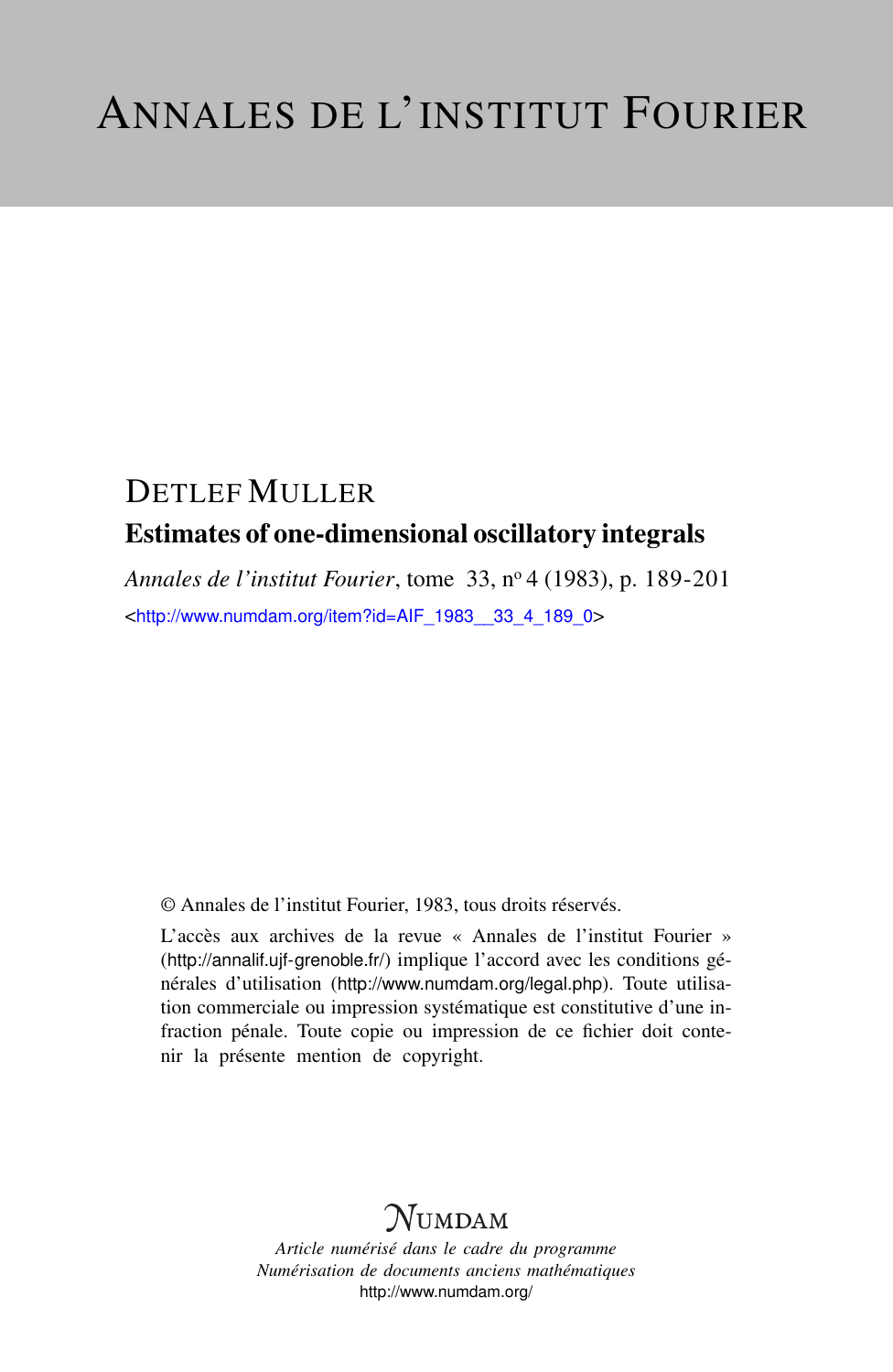Ann. Inst. Fourier, Grenoble **33,** 4 (1983). 189-201.

### **ESTIMATES OF ONE-DIMENSIONAL OSCILLATORY INTEGRALS**

#### **by Detlef MULLER**

#### **1. Introduction.**

If U is an open domain in  $\mathbb{R}^k$  and if f is a smooth, real valued function on U, one may define the associated oscillatory integral as

$$
E_f(3) = \int_U \vartheta(x) e^{2\pi i f(x)} dx,
$$

where 9 belongs to  $\mathscr{D}(U)$ , the space of testfunctions on U.

When *f* has the form  $f = \sum_{j=1}^n \eta_j \psi_j$ , where the  $\psi_j \in C^\infty(U)$  are realvalued functions and  $\eta_j$  are real parameters, one is interested in the asymptotic behaviour of  $E_{\Sigma \eta,\psi}(0)$  as  $(\eta_1,\ldots,\eta_n)$  tends to infinity, for several reasons.

For example, if  $\mu$  is a smooth measure on a smooth submanifold of  $\mathbb{R}^m$ , and if the support of  $\mu$  is sufficiently small, then the Fourier-Stieltjes transform  $\hat{\mu}(\eta_1, \ldots, \eta_n)$  may always be written as  $E_{\Sigma \eta_i \psi_i}(0)$  for certain functions  $\psi_j$  and  $\vartheta$ .

Good information about the asymptotic behaviour of such Fourier-Stieltjes transforms is needed to solve the synthesis problem for smooth submanifolds of  $\mathbb{R}^m$  (see e.g. [7]). And, as Professor Y. Domar has pointed out to me, such knowledge would also yield information about the decay at infinity of solutions of partial differential equations (see e.g. [5]).

As far as I know, satisfactory aswers to the above problem have only been given for oscillatory integrals  $E_{\Sigma \eta, \psi_i}(9)$  with

$$
\Sigma \eta_j \psi_j(x_1, \ldots, x_k) = \sum_{j=1}^k \eta_j x_j + \eta_{k+1} \psi_{k+1}(x_1, \ldots, x_k),
$$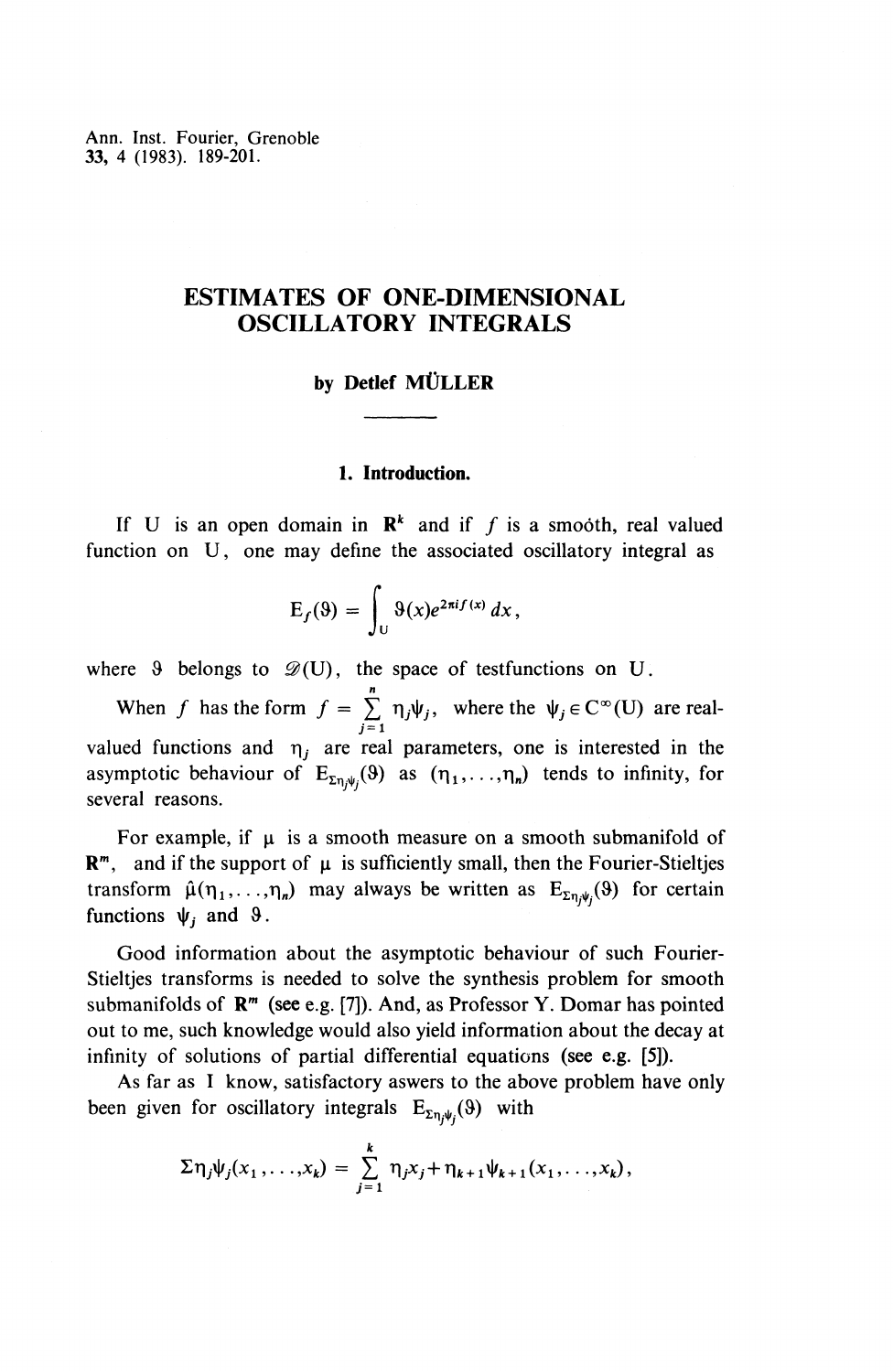which correspond to surface carried measures (see [2], [4), [6]). In some sense, the other extreme is the case where  $\Sigma \eta_i \psi_i$  is a function of only one real variable, which corresponds to measures on curves. For this case, we will prove some quite general results.

#### 2.

Let  $\psi \in C^{\infty}(I, \mathbf{R}^n)$ ,  $\psi = (\psi_1, \ldots, \psi_n)$ , where  $I \neq \emptyset$  is some bounded open interval in **R**. For  $\xi$ ,  $\eta \in \mathbb{R}^n$  let  $\xi \cdot \eta$  denote the Euclidean inner product on **R",** and correspondingly let

$$
\eta \cdot \psi(x) = \sum_{j=1}^n \eta_j \psi_j(x).
$$

Further let

$$
|\eta| := \max_i |\eta_j| \quad \text{for} \quad \eta \in \mathbf{R}^n.
$$

Define the *torsion*  $\tau$  of  $\psi$  by

$$
\tau(x) = \det (\psi_j^{(i+1)}(x))_{i,j=1,\dots,n} = \det (\psi''(x)\psi'''(x)\dots\psi^{(n+1)}(x)),
$$

where  $\psi$  is regarded as a column vector and  $\psi^{(k)}$  denotes the  $k - th$ derivative of  $\psi$ . At least for  $n = 2$  we have  $\tau(x) = k(x)|\psi''(x)|^2$ , where k is the torsion of the curve  $\gamma = \{(x,\psi(x)) : x \in I\}$  in  $\mathbb{R}^{n+1}$ . Let

$$
e(t) = e^{2\pi it}
$$
 for  $t \in \mathbb{R}$ , and  $e(g) = e \circ g$ 

for  $g \in \mathbb{C}^\infty(I,\mathbf{R})$ . If  $\psi_0(x) = x$  for  $x \in \mathbf{R}$ , then for  $\vartheta \in \mathcal{D}(I)$ ,  $\eta_0 \in \mathbf{R}$ and  $\eta = (\eta_1,\ldots,\eta_n) \in \mathbb{R}^n$ , we have

$$
E_n \underset{\delta}{\sum} \eta_j \psi_j \qquad (9) = (3e(\eta, \psi)) \hat{(-\eta_0)}.
$$

So it will be slightly more general to study the behaviour of  $\left|\Re e(\eta \cdot \psi)\right|_{\text{PM}}$  as  $|\eta| \to \infty$ , where

$$
|\varphi|_{\text{PM}} = \sup_{t \in \mathbf{R}} |\hat{\varphi}(t)|
$$

for every  $\varphi \in \mathscr{D}(\mathbf{R})$ .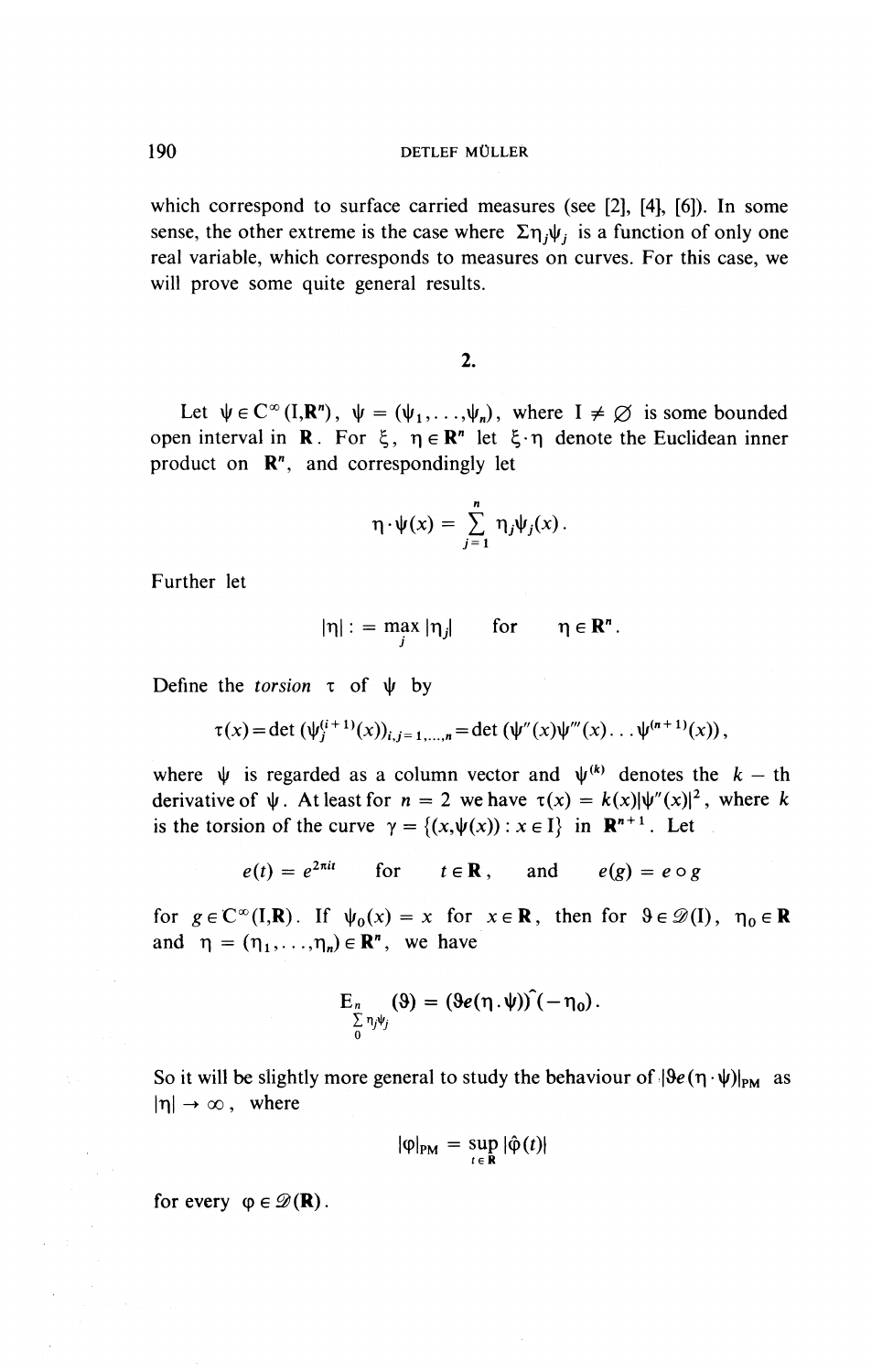For certain reasons (see [3]; [7], Th. 4.1), we will also study  $|3e(\eta \cdot \psi)|_A$ , where

$$
|\varphi|_A = \int |\hat{\varphi}(t)| dt
$$

for every  $\varphi \in \mathscr{D}(\mathbf{R})$ .

We will furst state our main results and prove some corollaries:

THEOREM 1. - Let  $\vartheta \in \mathscr{D}(\Gamma)$ . Then (i)  $|\Re(\mathbf{n} \cdot \mathbf{\psi})|_{\mathbf{A}} = 0(|\mathbf{n}|^{\frac{1}{2}})$ , *as*  $|\mathbf{n}| \to \infty$ . (ii) If for some subinterval J of I and some  $\sigma > 0$ 

$$
|\vartheta(x)| \ge \sigma
$$
 and  $|\vartheta(x) - \vartheta(y)| < \sigma/2$  for all  $x, y \in J$ ,

and if  $\psi_1|_j,\ldots,\psi_n|_j$  are linearly independent modulo affine linear functions, *then there is a constant*  $C > 0$ *, such that* 

$$
|\Re(e(\eta \cdot \psi)|_A \geq C(1+|\eta|)^{\frac{1}{2}}
$$

*for all*  $n \in \mathbb{R}^n$ .

COROLLARY 1. — *The following two conditions are equivalent :*

(i) For each  $\vartheta \in \mathcal{D}(\mathbb{R})$ ,  $\vartheta \neq 0$ , there are constants  $c > 0$ ,  $C > 0$ , *such that for all*  $\eta \in \mathbb{R}^n$ 

$$
c(1+|\eta|)^{\frac{1}{2}} \leq |\theta e(\eta \cdot \psi)|_A \leq C(1+|\eta|)^{\frac{1}{2}}.
$$

(ii)  $\psi_1, \ldots, \psi_n$  are linearly independent modulo affine linear functions on *every non empty open subinterval of* I.

*Proof of Corollary* 1. - (i) follows directly from (ii) by Theorem 1. Now suppose that there exists a vector  $v \in \mathbb{R}^n$ ,  $v \neq 0$ , such that  $v \cdot \psi$  is affine linear on some open subinterval  $\mathscr{J} \neq \emptyset$  of I. Then we have for any nontrivial  $\vartheta \in \mathscr{D}(\mathscr{J})$ 

 $|\Re (sv \cdot \psi)|_A = |\Re_A \neq 0$  for all  $s \in \mathbb{R}$ ,

since  $e(sv \cdot \psi)$  is the product of a unimodular complex number and a unitary character of R.

Thus (i) is not fulfilled, q.e.d.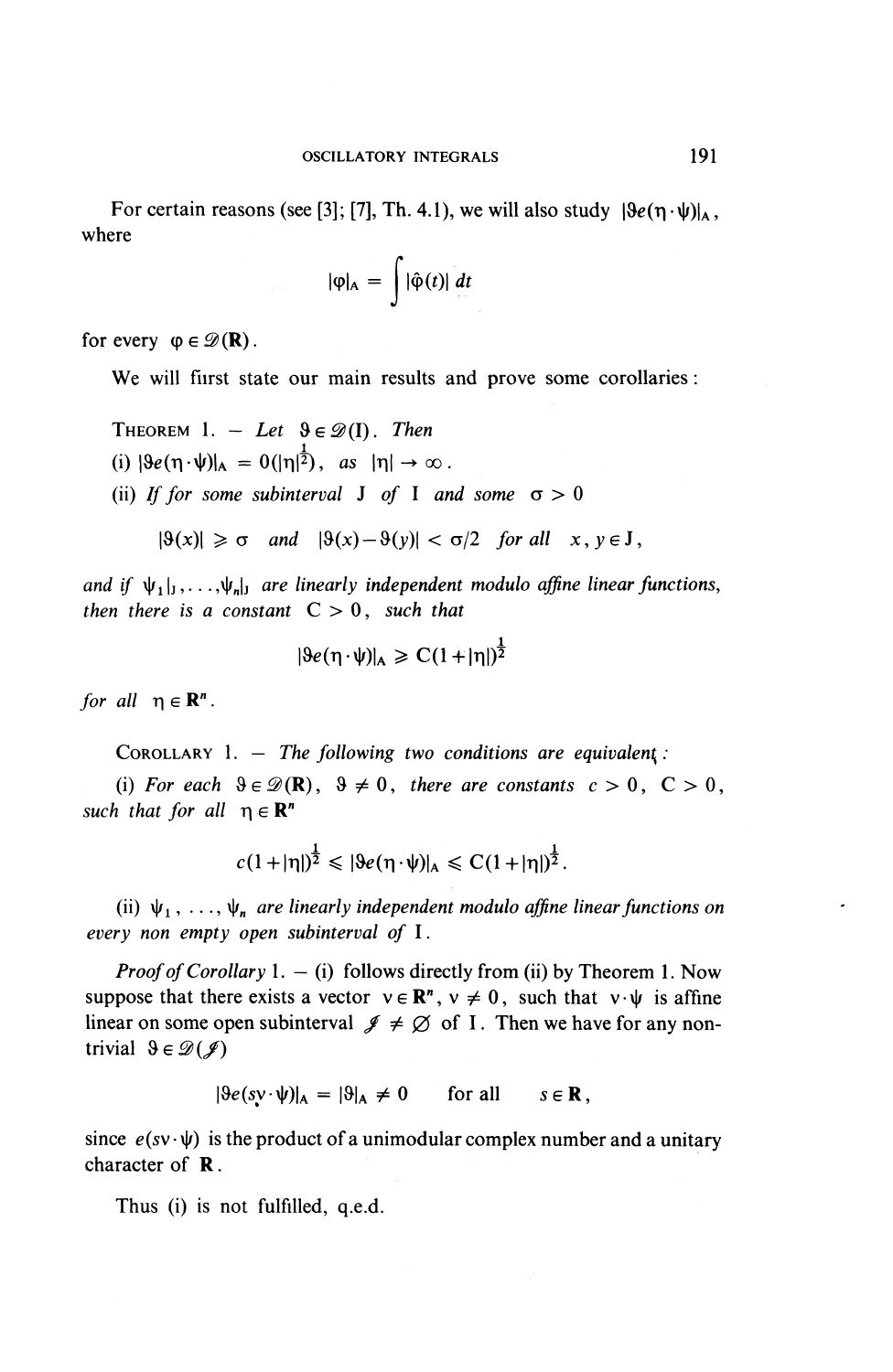*Remark.* – Condition (ii) of Corollary 1 is clearly satisfied if  $\tau^{-1}(\{0\})$ has empty interior. As will be shown later (Lemma 3), this is always the case if  $\psi_1, \ldots, \psi_n$  are real analytic and linearly independent modulo affine mappings. However one should notice that global linear independence does not in general imply local linear independence.

THEOREM 2. - (i) If  $\tau^{-1}(\{0\}) = \emptyset$ , then for  $\vartheta \in \mathcal{D}(I)$ 

$$
|\vartheta e(\eta \cdot \psi)|_{PM} = 0(|\eta|^{-1/(n+1)}) \quad \text{as} \quad |\eta| \to \infty.
$$

(ii) If  $\vartheta \in \mathcal{D}(I)$ , and if there exists an  $x_0 \in I$  with  $\vartheta(x_0) \neq 0$  and  $\tau(x_0) \neq 0$ , then there exists an  $\varepsilon > 0$  and a function  $\xi \in C^{\infty}((-\varepsilon,\varepsilon), \mathbb{R}^n)$ *with*

$$
\det\left(\xi(y)\xi'(y)\ldots\xi^{(n-1)}(y)\right)\neq 0 \quad \text{for all} \quad y\in(-\varepsilon,\varepsilon),
$$

such that, for some  $C > 0$ ,

$$
|\Re e(s\xi(y)\cdot\psi)|_{\text{PM}} \geq C(1+|s|)^{-1/(n+1)}
$$

for all  $s \in \mathbb{R}$  and  $v \in (-\varepsilon, \varepsilon)$ .

Assume that  $\tau^{-1}(\{0\})$  has empty interior. Then we have

COROLLARY 2.  $-$  There exists a  $\vartheta \in \mathscr{D}(I), \vartheta \neq 0$ , such that for all positive  $\alpha_1, \ldots, \alpha_n \in \mathbf{R}$  with  $\sum_{i=1}^n \alpha_i \leqslant (n+1)^{-1}$ , there exists a constant  $\frac{1}{1}$  $C = C(\alpha_1, \ldots, \alpha_n) > 0$  such that

$$
(2.1) \t\t |\theta e(\eta \cdot \psi)|_{PM} \leq C \prod_{j=1}^n |\eta_j|^{-\alpha_j}.
$$

*Conversely, if*  $\alpha_1, \ldots, \alpha_n \in \mathbb{R}$  *are positive, and if there exists a*  $\vartheta \in \mathcal{D}(I)$ ,  $9 \neq 0$ , and a  $C > 0$  such that (2.1) holds, then

$$
\sum_{1}^{n} \alpha_j \leqslant (n+1)^{-1}.
$$

*Proof of Corollary* 2.  $-$  If  $\tau^{-1}(\{0\})$  has empty interior, then there is of course an  $x_0 \in I$  with  $\tau(x_0) \neq 0$ , and so, for  $\vartheta \in \mathcal{D}(I)$  with sufficiently small support near  $x_0$ ,

$$
|\vartheta e(\eta \cdot \psi)|_{PM} \leqslant C(1+|\eta|)^{-1/(n+1)}
$$

by Theorem 2, (i).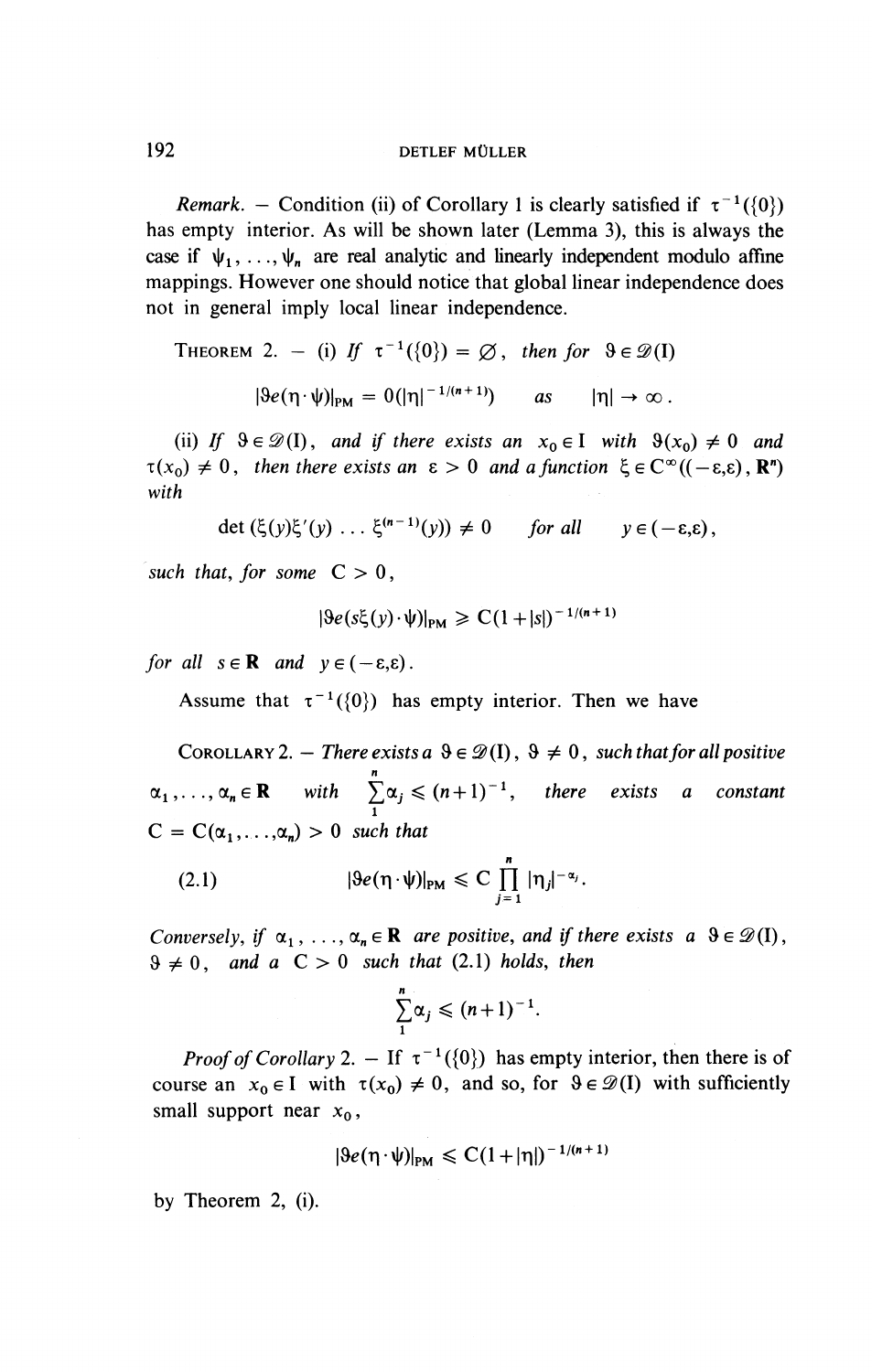If  $\alpha_1, \ldots, \alpha_n$  are positive and  $\Sigma \alpha_i \leq (n+1)^{-1}$ , then

$$
\prod_j |\eta_j|^{a_j} \leqslant |\eta|^{1/(n+1)} \quad \text{for} \quad |\eta| \geqslant 1,
$$

hence

$$
|\vartheta e(\eta \cdot \psi)|_{PM} \leqslant C \prod_j |\eta_j|^{-\alpha_j} \quad \text{for} \quad |\eta| \geqslant 1,
$$

and the same estimate holds for all  $\eta$  if one replaces C by  $C + |\theta|_{U}$ .

Conversely, let now  $9 \in \mathcal{D}(1)$ ,  $9 \neq 0$ , such that (2.1) holds for some  $\alpha_i \geq 0$ , and assume

$$
\Sigma \alpha_i = (n+1)^{-1} + \delta, \qquad \delta > 0.
$$

Since  $\tau^{-1}(\{0\})$  has empty interior, there is an  $x_0 \in I$  with  $\vartheta(x_0) \neq 0$  and  $\tau(x_0) \neq 0$ . Choose  $\varepsilon > 0$  and  $\xi \in C^{\infty}((-\varepsilon,\varepsilon),\mathbf{R}^n)$  as in Theorem 2 (ii). Since det  $(\xi(y)\xi'(y) \dots \xi^{(n-1)}(y)) \neq 0$  for all  $y \in (-\varepsilon,\varepsilon)$ , there exists a  $y_0 \in (-\varepsilon,\varepsilon)$  with

$$
\xi_j(y_0) \neq 0 \quad \text{for} \quad j = 1, \ldots, n.
$$

It follows

$$
|\Re e(s\xi(y_0)\cdot\psi)|_{PM} \geq C'(1+|s|)^{-1/(n+1)}.
$$

On the other hand, (2.1) yields

$$
|\Re (s\xi(y_0)\cdot\psi)|_{PM} \leq C \prod_j |s\xi_j(y_0)|^{-\alpha_j}
$$
  
= 
$$
\left(C \prod_j |\xi_j(y_0)|^{-\alpha_j}\right)|s|^{-1/(n+1)}|s|^{-\delta}.
$$

For |s| sufficiently large this leads to a contradiction to (2.2), q.e.d.

Corollary 2 demonstrates that the result in Theorem 2 is in some sense best possible.

**3.**

Before we start to prove the theorems above we will state some lemmas. The first one is due to J.-E. Björk and is cited in [3], Lemma 1.6 :

LEMMA 1. – Let  $I \neq \emptyset$  be a bounded, open interval in **R**, and let  $\varphi \in \mathscr{D}(I)$ ,  $g \in C^p(I)$  with

$$
0 < C_1 \leqslant |g'(x)| + |g''(x)| + \cdots + |g^{(p)}(x)| \leqslant C_2
$$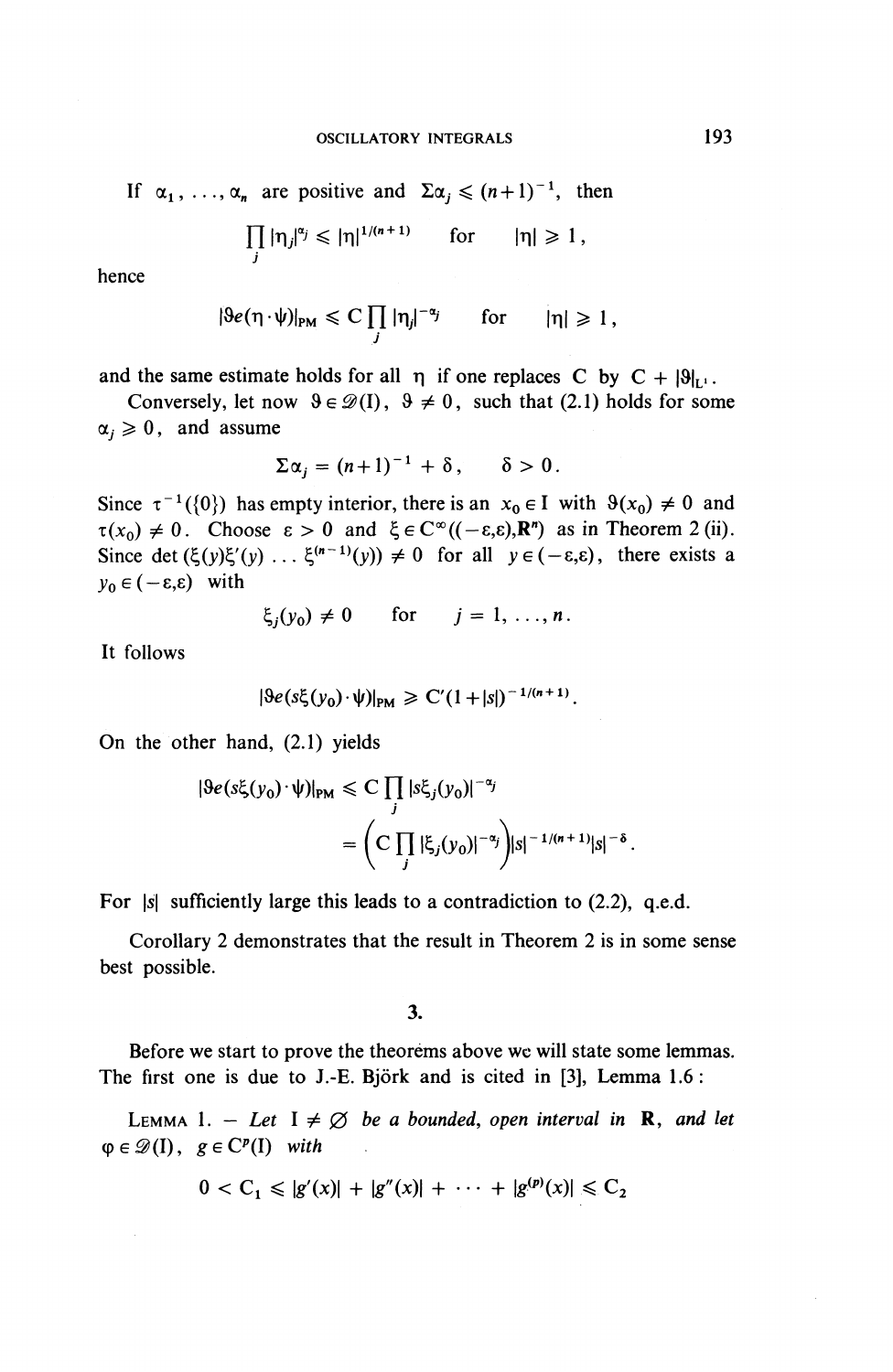### 194 DETLEF MÜLLER

*if*  $x \in \overline{I}$ , where  $C_1$  and  $C_2$  are constants and p is a positive integer. Then *there exists a constant C not depending on g , such that*

$$
\left|\int \varphi(x)e^{2\pi itg(x)}\,dx\right|\leqslant C\left(1+|t|\right)^{-1/p}
$$

*for every*  $t \in \mathbf{R}$ .

The second lemma will be used to prove the remark following Corollary 1. I would like to thank Professor H. Leptin for pointing out to me a shorter proof than my original one. **By** « A » we denote the exterior product in the Grassmann algebra  $\Lambda(\mathbb{R}^n)$ .

LEMMA 2. - Let  $\psi \in C^{\infty}(I, \mathbb{R}^n)$ . Then

 $\psi(x) \wedge \psi'(x) \ldots \wedge \psi^{(n-1)}(x) = 0$ 

*for all*  $x \in I$  *implies* 

$$
\psi^{(k_1)}(x) \wedge \psi^{(k_2)}(x) \wedge \ldots \wedge \psi^{(k_n)}(x) = 0
$$

*for all*  $x \in I$  *and*  $k_1, \ldots, k_n \in N_0$ .

*Proof.* – Fix  $x_0 \in I$ , and assume first  $\psi(x_0) \neq 0$ . If  $u \in C^\infty(I,\mathbb{R})$ , then

$$
(u\psi)^{(k)} = \sum_{j=0}^k {k \choose j} u^{(k-j)} \psi^{(j)},
$$

so  $\psi \wedge \psi' \wedge ... \wedge \psi^{(n-1)} \equiv 0$  implies

$$
(u\psi) \wedge (u\psi)' \wedge \ldots \wedge (u\psi)^{(n-1)} \equiv 0.
$$

So, it is no loss of generality to assume

$$
\psi_n(x) = 1 \quad \text{for} \quad x \in I.
$$

If  ${e_j}_j$  denotes the canonical basis of  $\mathbb{R}^n$ , we may thus write  $n-1$  $\psi(x) = \sum \psi_j(x) e_j + e_{\eta} = \rho(x) + e_{\eta}$ , where  $\rho(x) \in \mathbb{R}^{n-1} \times \{0\} \subset \mathbb{R}^n$ .  $\sum_{j=1}$ This yields

$$
0 = \psi(x) \wedge \psi'(x) \wedge \ldots \wedge \psi^{n-1}(x) = \rho(x) \wedge \rho'(x) \wedge \ldots \wedge \rho^{(n-1)}(x) + e_n \wedge \rho'(x) \wedge \ldots \wedge \rho^{(n-1)}(x),
$$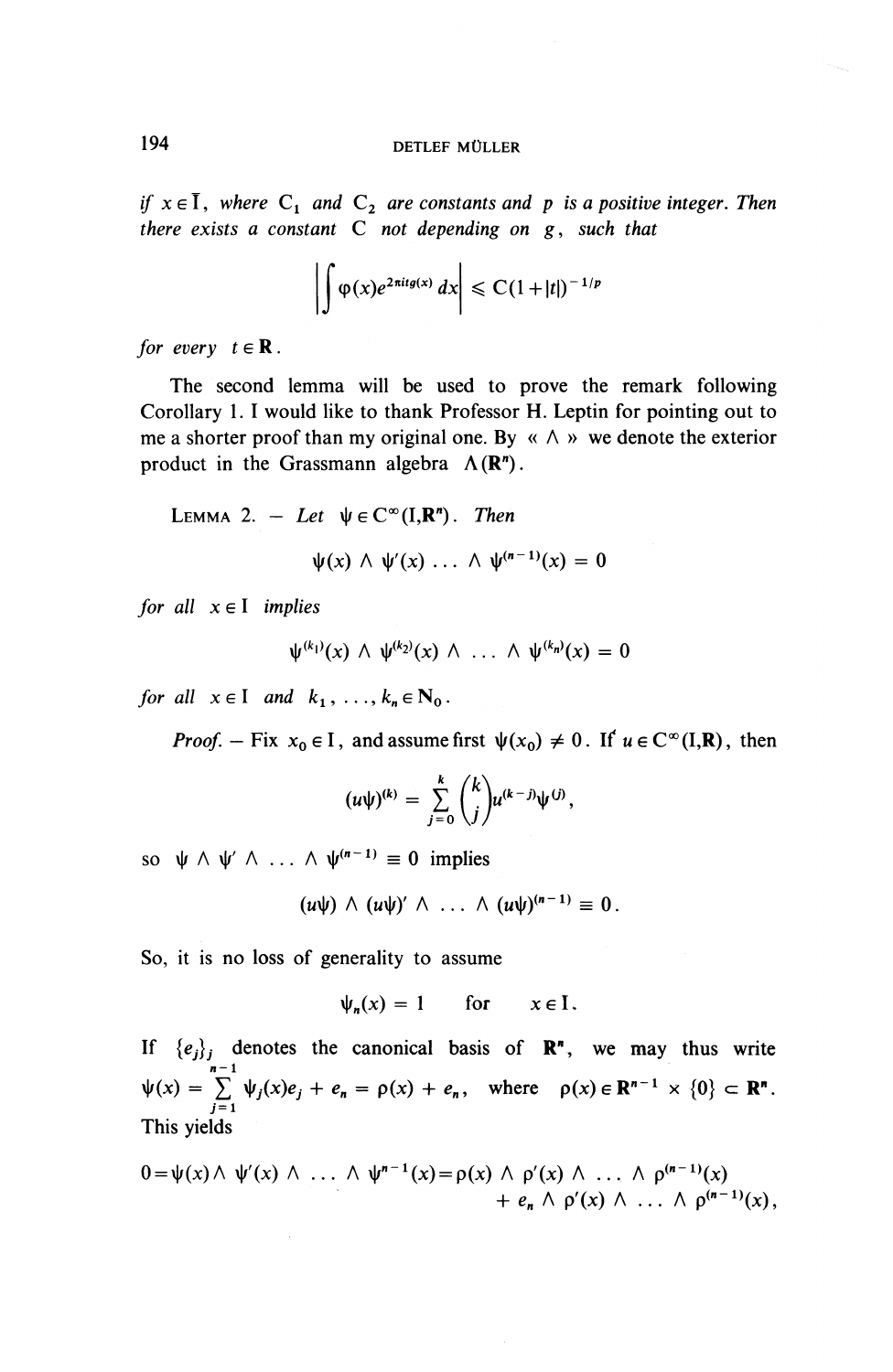and since  $\rho(x)$ ,  $\rho'(x)$ , ...,  $\rho^{(n-1)}(x)$  are clearly linearly dependent, we get

$$
0 = \rho'(x) \wedge \rho''(x) \wedge \ldots \wedge \rho^{(n-1)}(x).
$$

**By** induction over *n*, we now may assume

$$
0 = \rho^{(k_2)}(x) \wedge \rho^{(k_3)}(x) \wedge \ldots \wedge \rho^{(k_n)}(x)
$$

for  $x \in I$  and  $k_i \geq 1$ .

This implies

$$
\psi^{(k_1)}(x) \wedge \ldots \wedge \psi^{(k_n)}(x) = e_n^{(k_1)}(x) \wedge \rho^{(k_2)}(x) \wedge \ldots \wedge \rho^{(k_n)}(x) = 0
$$

for  $0 \leq k_1 < k_2 < \cdots < k_n$ , where we considered  $e_n$  as the function  $e_n(x) = e_n$ .

Thus we have proved

$$
\psi^{(k_1)}(x_0) \wedge \psi^{(k_2)}(x_0) \wedge \ldots \wedge \psi^{(k_n)}(x_0) = 0
$$

for all  $x_0 \in I_0 = \{x \in I : \psi(x) \neq 0\}$  and  $k_j \ge 0$ . By continuity, the same holds true for  $x_0 \in \mathbf{I}_0 \wedge \mathbf{I}$ , hence for all  $x_0 \in \mathbf{I}$ , since for  $y \in \mathbf{I} \setminus \mathbf{I}_0$  clearly  $\psi^{(k)}(v) = 0$  for every  $k \in N_0$ .

LEMMA 3. - If  $\psi = (\psi_1, \dots, \psi_n) \in C^\infty(I, \mathbb{R}^n)$  is real analytic, and if  $\psi_1, \ldots, \psi_n$  are linearly independent modulo affine mappings, then  $\tau^{-1}(\{0\})$ *has empty interior, where*  $\tau$  *denotes the torsion of*  $\psi$ .

*Proof.* – Assume  $\tau(x) = 0$  for every x in some nonempty open interval  $J \subset I$ . Fix  $x_0 \in J$ . Then, passing to a possibly smaller interval, we may assume that  $\psi_i$ , has an absolute convergent series expansion

$$
\psi_j(x) = \sum_{k=0}^{\infty} a_k^j (x-x_0)^k, \qquad j=1,\ldots,n, \qquad x \in J.
$$

Define vectors

$$
a_k = (a_k^j)_{j=1,\ldots,n} \in \mathbf{R}^n
$$

and

$$
a^{j} = (a_{k}^{j})_{k=2,\ldots,\infty} \in \mathbb{R}^{N_{1}}, \qquad \mathbb{N}_{1} = \mathbb{N} \setminus \{0,1\}.
$$

By Lemma 2,  $\psi^{(k_1)}(x_0), \ldots, \psi^{(k_n)}(x_0)$  are linearly dependent for any  $k_j \in \mathbb{N}$  with  $2 \le k_1 < \ldots < k_n$ , i.e.  $a_{k_1}, \ldots, a_{k_n}$  are linearly dependent for  $2 \le k_1 < \ldots < k_n$ . But this implies that  $a^1, \ldots, a^n$  are linearly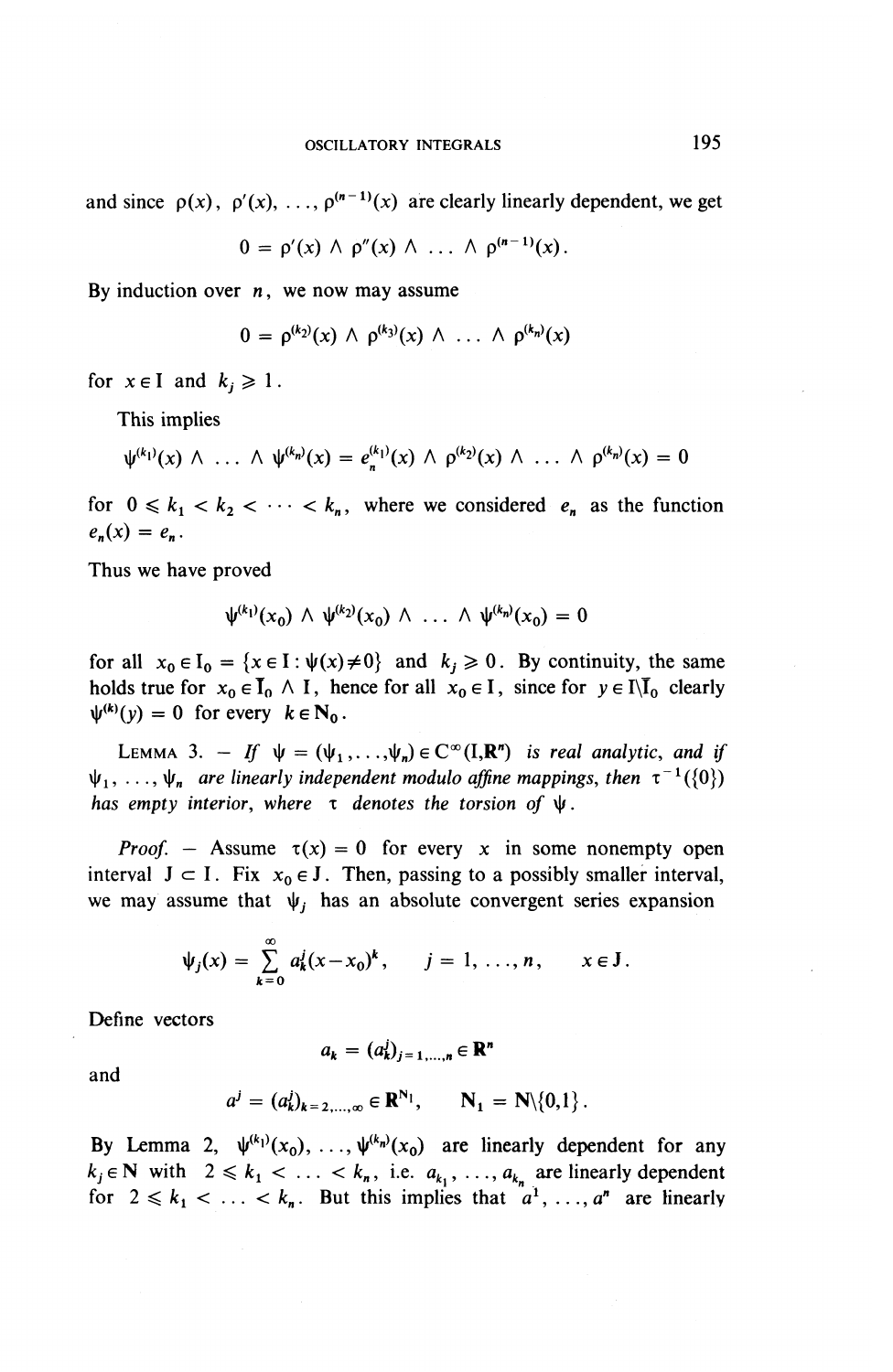196 DETLEF MÜLLER

dependent, i.e. there exist  $v_1, \ldots, v_n \in \mathbb{R}$ , not all zero, with

$$
0 = \sum_{j} v_j a^j, \quad \text{i.e.}
$$
  

$$
\sum_{j} v_j \psi_j(x) = \sum_{j} v_j a_0^j + v_j a_1^j (x - x_0) \quad \text{for} \quad x \in J.
$$

But, since  $\psi$  is real analytic, this equation holds for all  $x \in I$ , i.e.  $\sum v_j \psi_j$ . j is affine linear.

**4.**

*Proof of Theorem* 1.  $-$  It is well-known (see e.g. [1], [7]) that for  $\varphi \in \mathscr{D}(\mathbf{R})$  one has the estimate

$$
(4.1) \qquad |\phi|_A \leqslant \{2 \ | \text{supp }\phi| \, |\phi|_\infty \, |\phi'|_\infty\}^{1/2} \, ,
$$

where  $|\text{supp }\phi|$  denotes the Lebesgue measure of the support of  $\phi$ . From (4.1) one immediately gets (i) of Theorem 1.

Now, suppose there exists a subinterval J in I and a  $\sigma > 0$  such that  $|\vartheta(x)| \ge \sigma$  and  $|\vartheta(x) - \vartheta(y)| < \sigma/2$  for  $x, y \in J$ , and such that  $\psi_1, \ldots, \psi_n$  are linearly independent modulo affine mappings on J. Then a simple compactness argument yields :

There are constants  $\epsilon > 0$ ,  $\delta > 0$ , such that for every  $\eta \in \mathbb{R}^n$  with  $|\eta| = 1$  there is an interval  $J_n$  of length 2 $\varepsilon$  in J with

(4.2) 
$$
|\eta \cdot \psi''(x)| \geq \delta \quad \text{for all} \quad x \in J_n.
$$

Now choose  $\varphi \in \mathscr{D}(-\varepsilon,\varepsilon)$ ,  $\varphi \geq 0$ , with  $\int \varphi(x) dx = 1$ . For fixed  $\eta \in \mathbb{R}^n$ ,  $\eta \neq 0$ , set  $\eta' = |\eta|^{-1} \eta$ , and choose  $J_{\eta'}$  as in (4.2). Let  $\tilde{\varphi}$  be a suitable translate of  $\varphi$  such that supp  $\tilde{\varphi} \subset J_{\eta'}$ . Then we get

$$
(4.3) \quad 0 < \sigma/2 \le \left| \int \vartheta(x) \tilde{\varphi}(x) \, dx \right|
$$
\n
$$
= \left| \int \vartheta(x) e(\eta \cdot \psi)(x) \tilde{\varphi}(x) e(-\eta \cdot \psi)(x) \, dx \right|
$$
\n
$$
\le \left| \vartheta e(\eta \cdot \psi) \right|_{\mathsf{A}} \left| \tilde{\varphi} e(-\eta \cdot \psi) \right|_{\mathsf{PM}},
$$

since  $J_{n'} \subset J$ .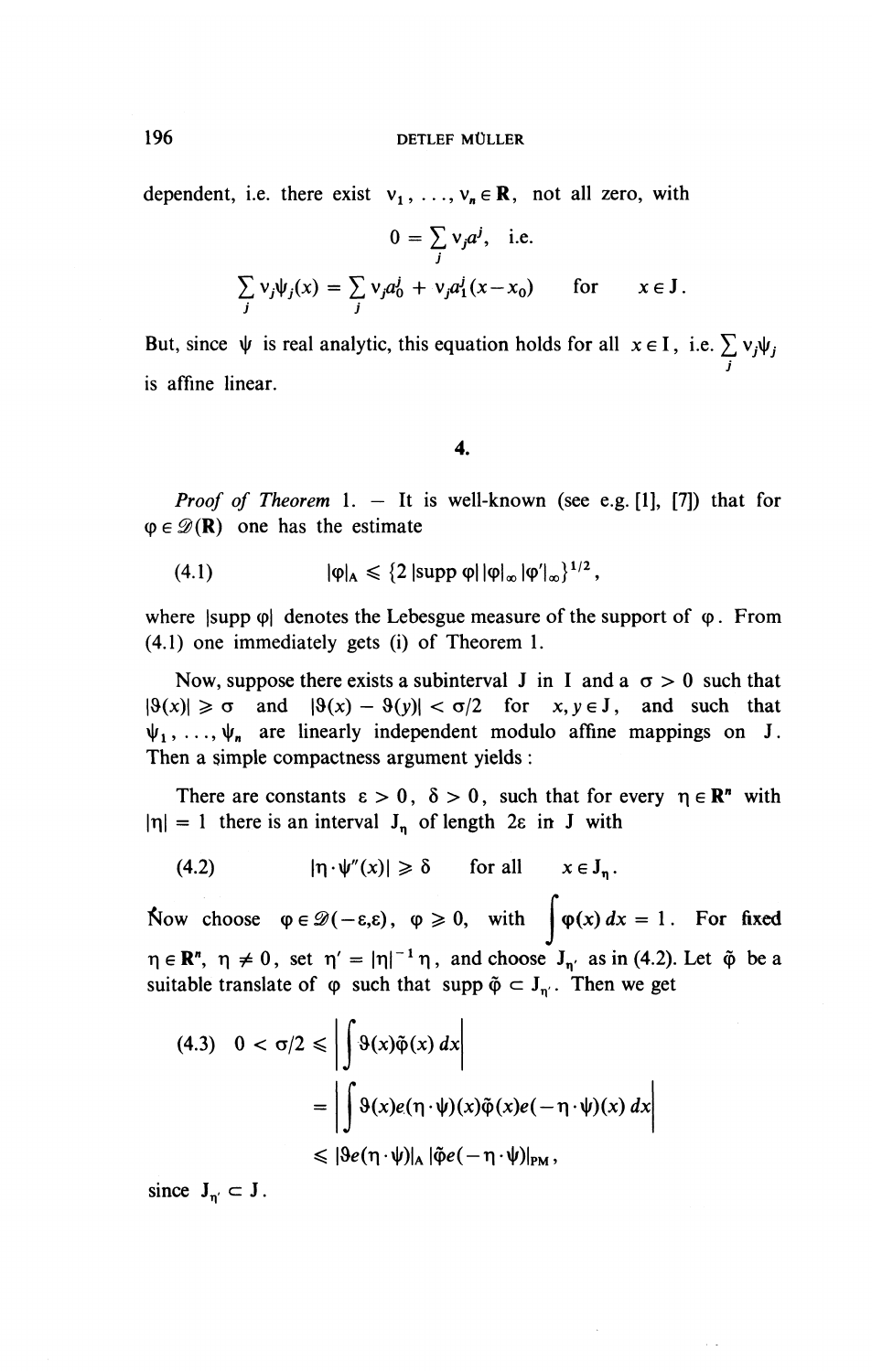For  $\xi \in \mathbf{R}$  one has

$$
\{\tilde{\varphi}e(\eta \cdot \psi)\}^{\,\hat{}}(-\xi) = \int \tilde{\varphi}(x)e(-\xi x - \eta \cdot \psi(x)) dx
$$

$$
= \int \varphi(x)e(-|\eta|g(x)) dx,
$$

where  $g$  is a function on  $[-\varepsilon,\varepsilon]$  which is a certain translate of the function

$$
x \mapsto \xi' x + \eta' \cdot \psi(x) \quad \text{on} \quad J_{\eta'}
$$

where  $\xi' = |\eta|^{-1} \xi$ .

But (4.2) implies

$$
\delta \leqslant |g''(x)| \qquad \text{for every} \qquad x \in [-\varepsilon, \varepsilon].
$$

Moreover, if we set  $A = 2 \sup_{x \in J} |\psi'(x)|$ ,  $B = \sup_{x \in J} |\psi''(x)|$ , then for  $|\xi| \leqslant A|\eta|$ :

$$
|g'(x)| + |g''(x)| \leq | \xi' | + |\eta'| (A + B)
$$
  
\n
$$
\leq 2A + B
$$

for every  $x \in [-\varepsilon, \varepsilon]$ .

Thus, by Lemma 1, there exists a  $C > 0$ , such that for  $|\xi| \le A|\eta|$ (4.4)  $\left| \phi(x)e(-\xi x - \eta \cdot \psi(x)) dx \right| \leq C(1+|\eta|)^{-1/2}.$ 

And, if 
$$
|\xi| > A|\eta|
$$
, then integration by parts yields

$$
(4.5) \quad \left| \int \tilde{\phi}(x) e(-\xi x - \eta \cdot \psi(x)) dx \right|
$$
\n
$$
= \left| \int e(-|\eta|g(x)) \left( \frac{\phi}{2\pi i |\eta|g'} \right)'(x) dx \right|
$$
\n
$$
\leq (2\pi |\eta|)^{-1} \int \left\{ \frac{|\phi'(x)|}{|g'(x)|} + \frac{|\phi(x)| |g''(x)|}{|g'(x)|^2} \right\} dx
$$
\n
$$
\leq C' |\eta|^{-1},
$$

where C' is some constant depending on  $\varphi$ ,  $\psi$  and A only, since for  $x \in [-\varepsilon, \varepsilon]$  we have  $|g''(x)| \leq B$  and  $|g'(x)| = |\xi' + \eta' \psi'(y)| \geq A - A/2$  for some  $y \in J$ .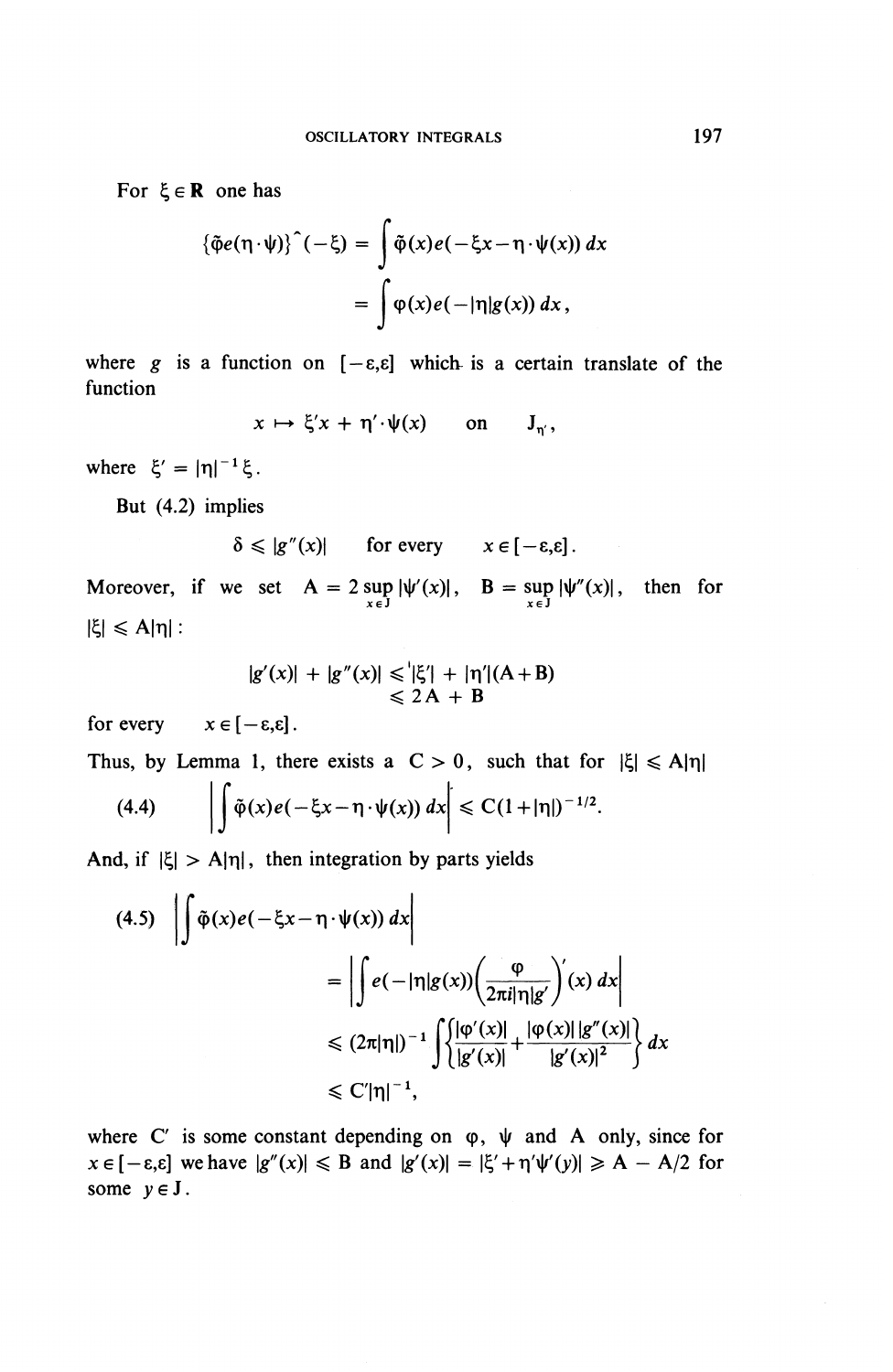Now, **by (4.4), (4.5),**

$$
|\tilde{\varphi}e(-\eta\cdot\psi)|_{PM}\leqslant (C+C')|\eta|^{-1/2}\qquad\text{if}\qquad|\eta|\geqslant 1\,,
$$

**which together with (4.3) proves Theorem 1 (ii).**

*Proof of Theorem* 2. - Assume  $\tau(x) \neq 0$  for every  $x \in I$ , and let  $\theta \in \mathcal{D}(1)$ ,  $\theta \neq 0$ . Passing to a smaller interval, we may even assume that I is closed.

Set  $A = 2 \sup_{x \in I} |\psi'(x)|$ , and for  $\xi' \in \mathbb{R}$ ,  $|\xi'| \leq A$ ,  $\eta' \in \mathbb{R}^n$ ,  $|\eta'| = 1$ , *xel* let

$$
Q_{\xi',\eta'}(x) = \sum_{j=1}^{n+1} |(\xi' x + \eta' \cdot \psi(x))^{(j)}(x)|.
$$

Since  $\tau^{-1}(\{0\}) = \emptyset$ , we have  $Q_{\xi,\eta}(x) \neq 0$  for every  $x \in I$ , and since  $Q_{\varepsilon,n}(x)$  is continuous in  $\xi', \eta'$  and x on the compact space  $[-A,A] \times {\eta' \in \mathbb{R}^n : |\eta'| = 1} \times I$ , there exist constants  $C_1 > 0$ ,  $C_2 > 0$ , such that

$$
(4.6) \tC_1 \leqslant Q_{\xi',\eta'}(x) \leqslant C_2
$$

for all  $x \in I$ ,  $\xi'$ ,  $\eta'$  with  $|\xi'| \leq A$ ,  $|\eta'| = 1$ .

So, using quite the same arguments as in the proof of Theorem 1 (ii), we can deduce from (4.6) by Lemma 1 :

$$
|\vartheta e(\eta \cdot \psi)|_{PM} \leqslant C(1+|\eta|)^{-1/(n+1)}
$$

for some constant  $C > 0$ , which proves (i).

To prove (ii), we will assume, for convenience,  $x_0 = 0$ , i.e.  $0 \in I$ , and  $9(0) \neq 0$ ,  $\tau(0) \neq 0$ .

Let  $\varepsilon > 0$  such that  $\tau(x) \neq 0$  for  $x \in [-\varepsilon, \varepsilon]$ .

Since  $\psi''(x)$ ,  $\psi'''(x)$ , ...,  $\psi^{(n+1)}(x)$  are linearly independent for  $x \in [-\varepsilon, \varepsilon]$ , there exists a function  $\xi \in C^{\infty}([- \varepsilon, \varepsilon], \mathbb{R}^{n})$ , such that for every  $x \in [-\varepsilon, \varepsilon]$ 

(4.7) 
$$
\xi(x) \cdot \psi^{(j)}(x) = 0, \quad j = 2, ..., n,
$$

and

(4.8) 
$$
\xi(x) \cdot \hat{\psi}^{(n+1)}(x) = 1.
$$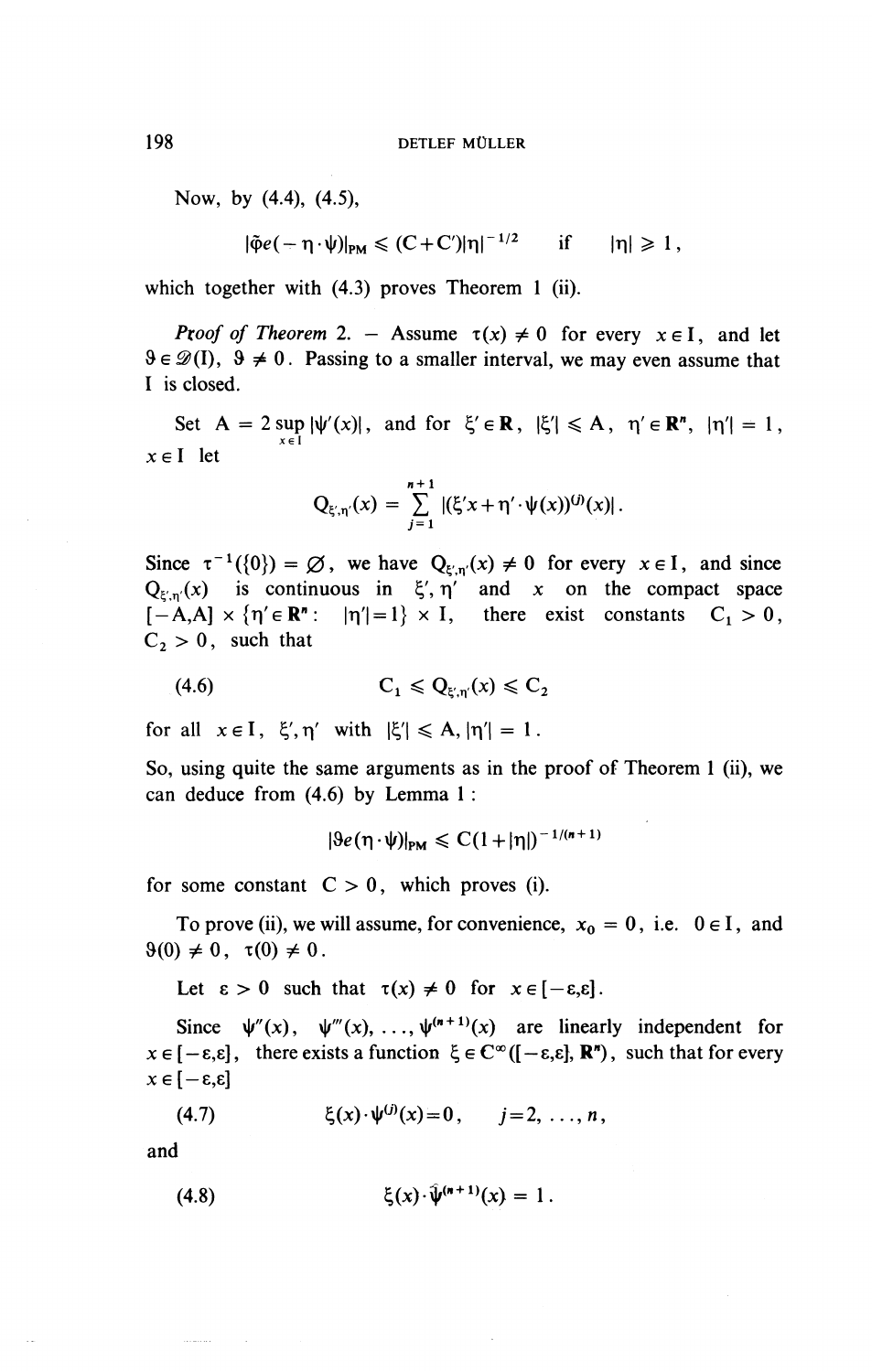Differentiating (4.7) and inserting (4.8), we get

$$
\xi'(x) \cdot \psi^{(j)}(x) = 0
$$
 for  $j = 2, ..., n - 1$ ,

**and**

$$
\xi'(x)\psi^{(n)}(x) = -1.
$$

Repeating this process, one inductively obtains for  $k = 0, \ldots, n - 1$ 

(4.9) 
$$
\begin{cases} \xi^{(k)}(x) \cdot \psi^{(j)}(x) = 0 & \text{for } j = 2, ..., n - k, \\ \xi^{(k)}(x) \cdot \psi^{(n+1-k)}(x) = (-1)^k. \end{cases}
$$

So, if we define matrices

$$
S(x) = (\xi_j^{(n-i)}(x))_{i,j=1,\dots,n}, \qquad T(x) = (\psi_i^{(j+1)}(x))_{i,j=1,\dots,n},
$$

then (4.9) means that  $S(x)T(x)$  is an upper triangular matrix with diagonal elements 1 or  $-1$ , which yields

$$
(4.10) \quad |\det(\xi(x)\xi'(x) \dots \xi^{(n-1)}(x))| = |\det S(x)| = |\tau(x)|^{-1} \neq 0
$$

for all  $x \in [-\varepsilon, \varepsilon]$ .

**We** now claim:

There is a constant  $C > 0$ , such that for all  $y \in (-\varepsilon, \varepsilon)$  and  $s \in \mathbb{R}$ 

(4.11) 
$$
|\Re e(s\xi(y)\cdot \psi)|_{PM} \geq C(1+|s|)^{-1/(n+1)}.
$$

Choose  $y \in (-\varepsilon,\varepsilon)$ . Then by (4.7),  $(\xi(y)\cdot\psi)^{(j)}(y) = \delta_{j,n+1}$  for  $j = 2, \ldots, n + 1$ , and so a Taylor expansion of  $\xi(y)\cdot\psi$  yields (for  $\varepsilon$ small enough)

(4.12) 
$$
(\xi(y) \cdot \psi)(x) = \alpha + \beta x + (x - y)^{n+1} g(x)
$$
 for  $x \in (-2\varepsilon, 2\varepsilon)$ ,

where  $g$  is some smooth function on  $(-2\varepsilon,2\varepsilon)$  which depends on  $y$ , and where  $\alpha$  and  $\beta$  are some real numbers.

Let us remark here that although  $g = g_y$  depends on y,  $\sup_{|x| < 2\varepsilon} |g'_y(x)|$  is uniformly bounded for  $y \in (-\varepsilon, \varepsilon)$ .

Now take  $\rho \in \mathcal{D}(R)$  with supp  $\rho \subset (-\varepsilon, \varepsilon), \rho \geq 0$  and  $\int \rho(x) dx = 1$ , and set  $\tilde{\rho}(x) = \rho(|s|^{1/(n+1)}(x-y)).$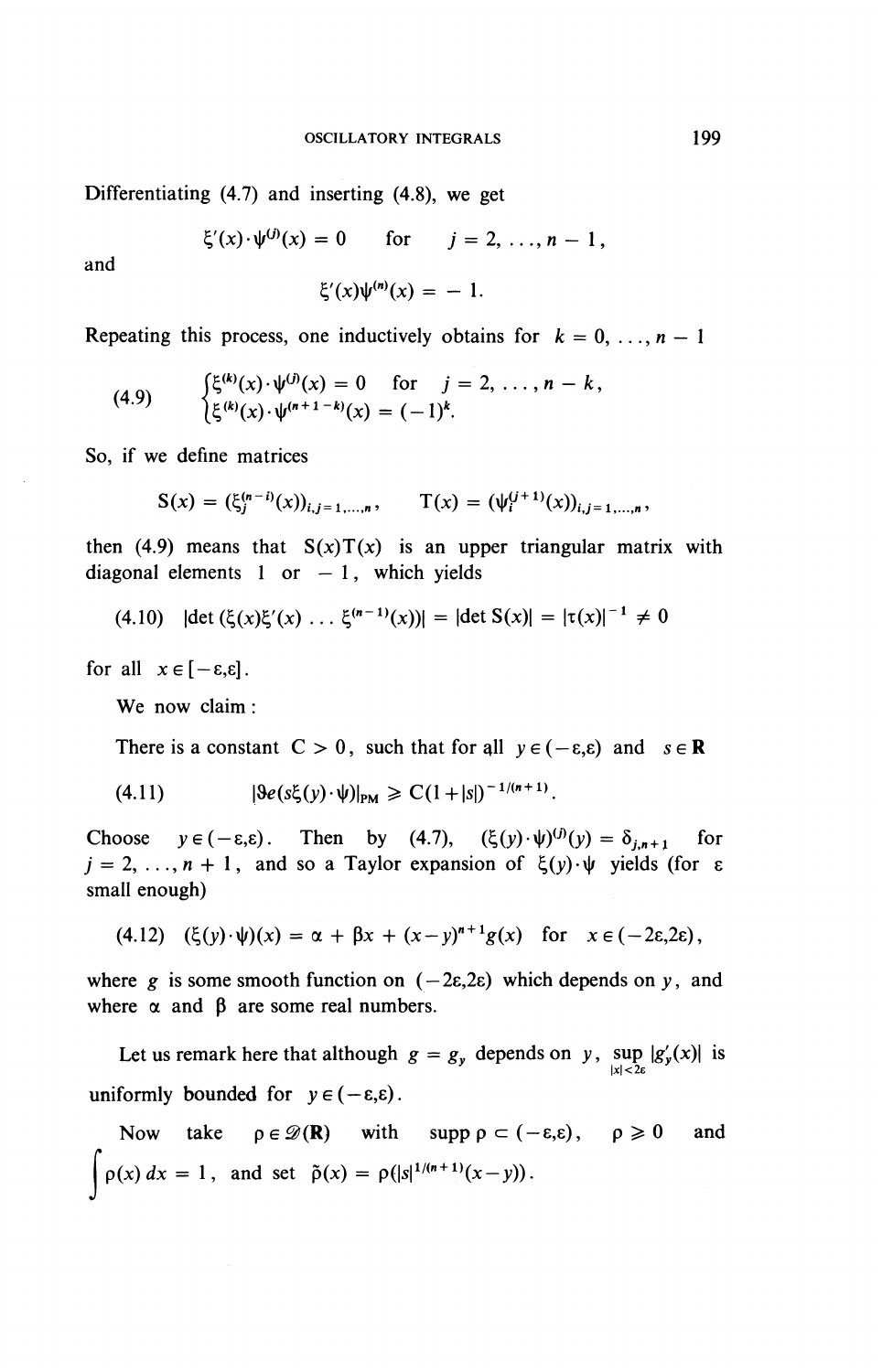If we choose  $\varepsilon$  small enough such that

$$
|\vartheta(0) - \vartheta(x)| < \frac{1}{2} |\vartheta(0)|
$$

for  $x \in (-2\varepsilon, 2\varepsilon)$ , then we get

$$
\left| \int \vartheta(x) \tilde{\rho}(x) \, dx \right| = \left| \int \vartheta(|s|^{-1/(n+1)}x + y) \rho(x) \, dx \right| |s|^{-1/(n+1)}
$$
  
 
$$
\geq \frac{1}{2} |\vartheta(0)| |s|^{-1/(n+1)}, \quad \text{if} \quad |s| \geq 1;
$$

and since

$$
\left| \int \vartheta(x) \tilde{\rho}(x) dx \right| = \left| \int \vartheta(x) e(s\xi(y) \cdot \psi) \tilde{\rho}(x) e(-s\xi(y) \cdot \psi) dx \right|
$$
  
\n
$$
\leq |\vartheta e(s\xi(y) \cdot \psi|_{PM} |\tilde{\rho} e(-s\xi(y) \cdot \psi)|_{A},
$$

(4.11) will follow if we can show that  $|\tilde{\rho}e(-s\xi(y) \cdot \psi)|_A$  is uniformly bounded for  $y \in (-\varepsilon, \varepsilon)$  and  $|s| \ge 1$ .

Now, regular affine mappings of R induce isometries of the Fourier algebra  $A = A(R)$ , thus

$$
|\tilde{\rho}e(-s\xi(y)\cdot\psi)|_{A}=|\rho e(-s\xi(y)\cdot\tilde{\psi}|_{A},
$$

where  $\[\Psi(x) = \psi(|s|^{-1/(n+1)}x + y)\]$ .

Since for  $x \in \text{supp } \rho$  and  $|s| \geq 1$ ,

$$
|s|^{-1/(n+1)}x + y \in (-2\varepsilon, 2\varepsilon),
$$

(4.12) yields

$$
\xi(y)\cdot \tilde{\psi}(x) = \alpha + \beta y + \beta |s|^{-1/(n+1)}x + |s|^{-1}x^{n+1}g(|s|^{-1/(n+1)}x + y).
$$

Thus

$$
|\tilde{\rho}e(-s\xi(y)\cdot\psi)|_{A}=|\rho e(h)|_{A},
$$

where  $h(x) = - s|s|^{-1} x^{n+1} g(|s|^{-1/(n+1)} x + y)$ . If we again apply estimate (4.1), we easily see that  $|pe(h)|_A$  is uniformly bounded for  $y \in (-\varepsilon, \varepsilon)$  and  $|s| \ge 1$ , q.e.d.